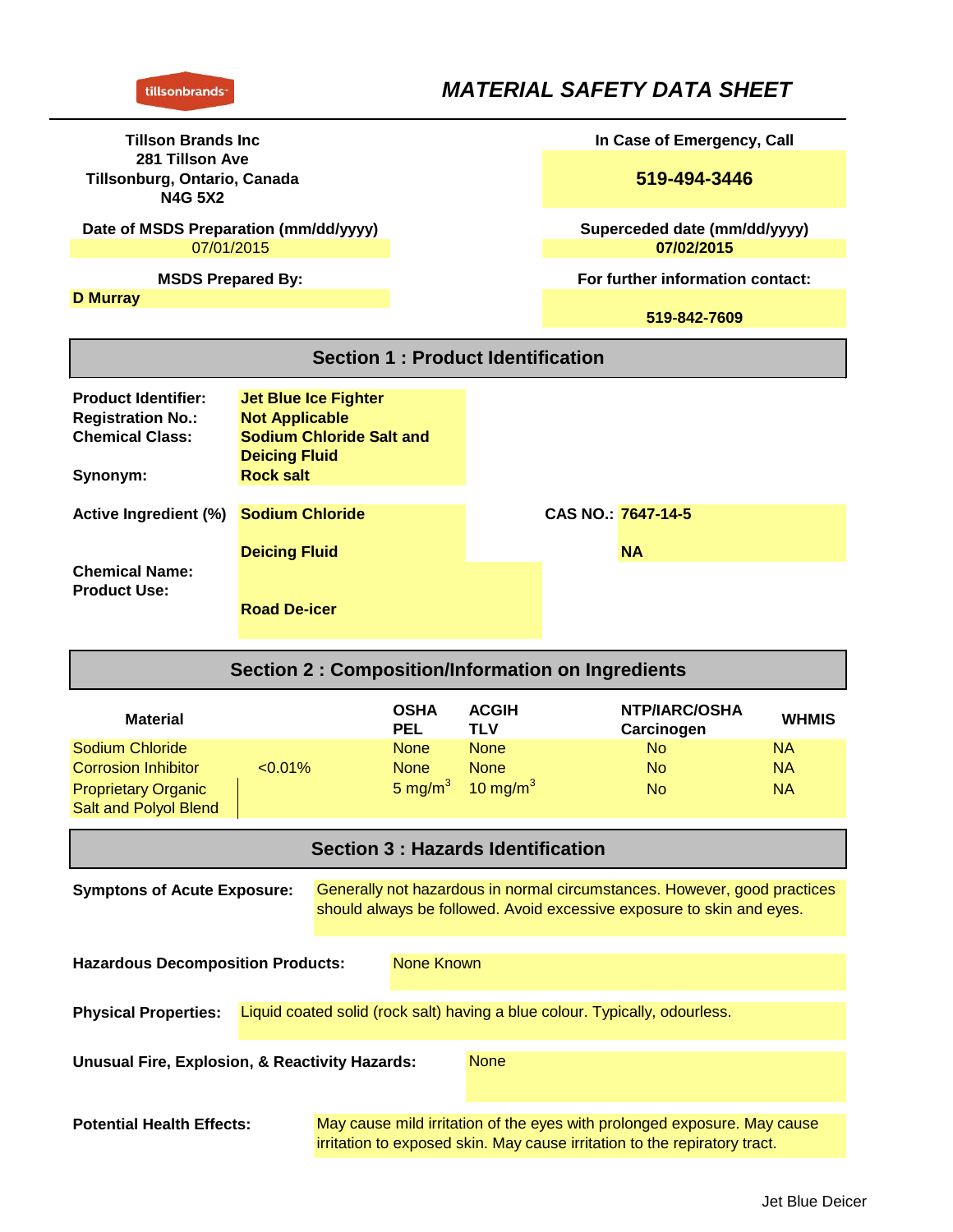## **Section 4 : First Aid Measures**

| <b>Eye Contact:</b>       | medical assistance if irritation develops and persists. | Wash eyes with plenty of water for 15 minutes, lifting eyelids occassionally. Seek                       |
|---------------------------|---------------------------------------------------------|----------------------------------------------------------------------------------------------------------|
| <b>Skin Contact:</b>      | attention.                                              | Wash exposed area with soap and water. If any irritation persists, seek medical                          |
| Inhalation:               | Remove to fresh air.                                    |                                                                                                          |
| Ingestion:                | evacuation of the stomach may be required.              | Give 3-4 glasses of water. If vomiting occurs, give fluids again. Get medical attention as               |
| <b>Note to Physician:</b> |                                                         |                                                                                                          |
|                           | <b>Medical Conditions Known To Be Aggravated:</b>       | May aggrevate pre-existing dermatitus or other skin<br>disorders. May aggrevate cariovascular disorders. |

## **Section 5 : Fire Fighting Measures**

| Flash point & method:                               | - NA |     |                                                                                       |
|-----------------------------------------------------|------|-----|---------------------------------------------------------------------------------------|
| Upper & lower flammable (explosive) limits in air:  |      |     | <b>NA</b>                                                                             |
| Auto ignition temperature:                          |      | NA. |                                                                                       |
| Hazardous combustion products:                      |      |     | When involved in fire product may decompose and produce acrid vapours,                |
|                                                     |      |     | magnesium compounds and chloride compounds.                                           |
| Conditions under which flammibilty could occur:     |      |     | <b>None</b>                                                                           |
| <b>Extinguishing media:</b>                         |      |     | Use extinguishing media most appropriate for the surrounding fire. Fire water run-off |
|                                                     |      |     | should be contained to protect the environment.                                       |
|                                                     |      |     |                                                                                       |
|                                                     |      |     |                                                                                       |
| Sensitivity to explosion by mechanical impact: None |      |     |                                                                                       |
| Sensitivity to explosion by static discharge:       |      |     | <b>None</b>                                                                           |
|                                                     |      |     |                                                                                       |

## **Section 6 : Accidental Release Measures**

#### **Personal Precautions:**

Avoid exposure to eyes and skin. Wear safety glasses or chemical googles depending on risk of the product entering the eyes. Avoid skin exposure with gloves and clean body-covering clothing. Where there is a likelihood of product dust, the use of a NIOSH approved respirator is recommended.

#### **Prodedures for dealing with release or spill:**

Wear appropriate protective equipment. Mop up or wet-vac any spill for use as ice-melt. Dispose of any waste as required by local by-laws and Provincial Regulations. Contain the material - do not allow large quantities to enter water systems or areas of vegetation.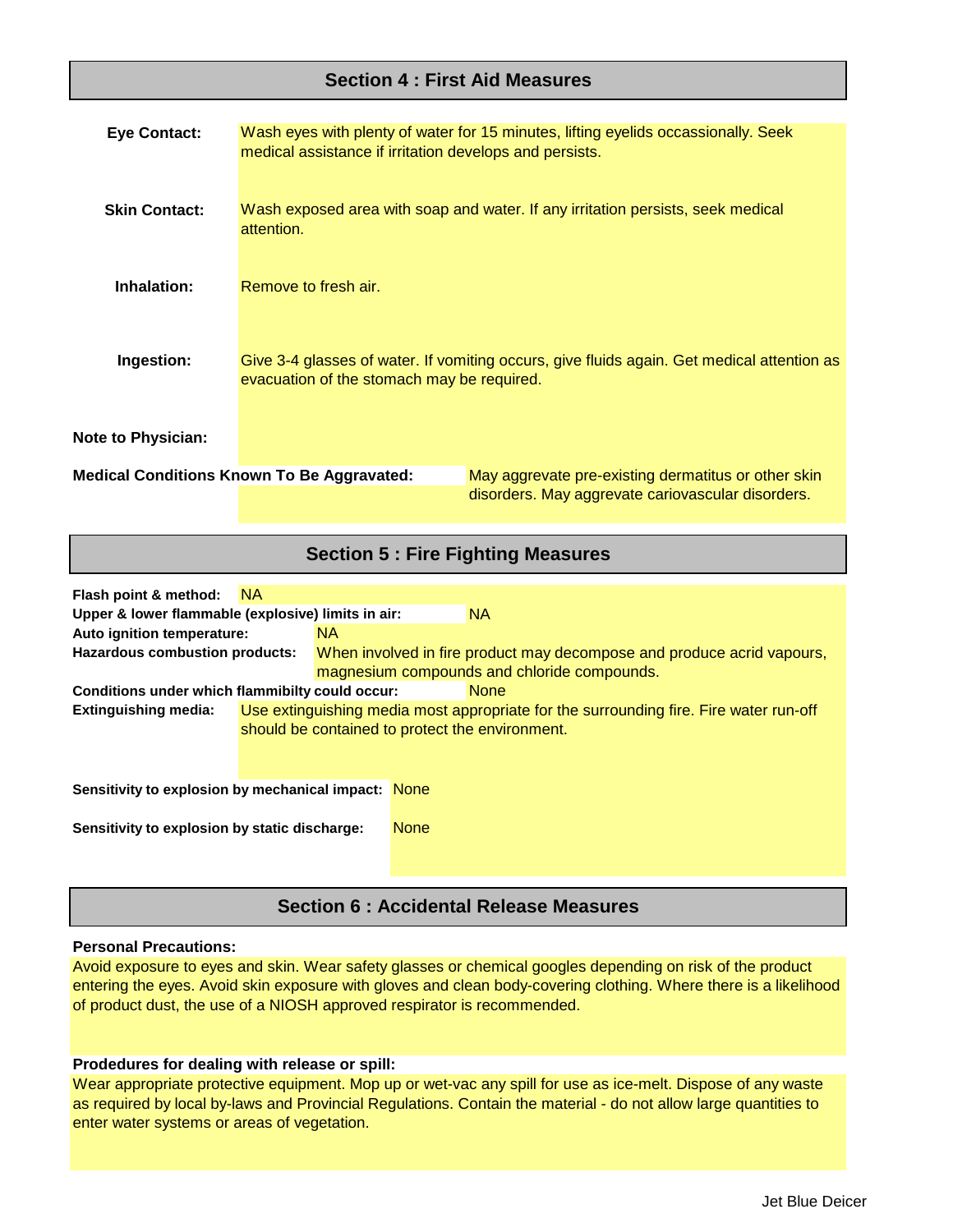## **Section 7: Handling & Storage**

### **Handling Practices:**

Avoid unnecessary exposures, especially to the eyes. Wear eye protection and wash exposed skin after handling the product. General ventilation is usually adequate for the handling of this product.

#### **Appropriate storage pratices/requirements:**

Store product in closed containers. Do not allow to freeze. Frozen product will will cause product to clump.

#### **NONE National Fire Code classification:**

## **Section 8 : Exposure Control/Personal Protection**

#### **Applicable control measures, including engineering controls:**

Generally, this is not hazardous material. Good hygiene practices, general ventilation and appropriate eye protection is adequate for most handling situations.

#### **Personal protective equipment for each exposure route:**

**Ingestion:** None normally required.

**General:**

**Eyes:** Glasses with sideshields or chemical goggles as appropriate to the handling circumstances.

**Skin:** Rubber or neoprene gloves and clean body-covering clothing.

**Inhalation:** None normally required. If dust possible, a NIOSH approved respirator should be worn.

| <b>Section 9: Physical &amp; Chemical Properties</b>                                                                            |                                                                                    |                                                                                                                                                                   |                                                         |  |
|---------------------------------------------------------------------------------------------------------------------------------|------------------------------------------------------------------------------------|-------------------------------------------------------------------------------------------------------------------------------------------------------------------|---------------------------------------------------------|--|
| Appearance:<br><b>Formulation Type:</b><br>Odour:<br>pH:<br>Vapour pressure and<br>reference temp.:<br><b>Evaporation Rate:</b> | <b>Blue solid</b><br>Granular<br><b>Odourless</b><br>NA.<br><b>NA</b><br><b>NA</b> | <b>Vapour Denisty:</b><br><b>Boiling point:</b><br><b>Melting point:</b><br><b>Freezing Point:</b><br><b>Specific gravity or</b><br>density:<br><b>Viscosity:</b> | <b>NA</b><br><b>NA</b><br><b>NA</b><br>2.2<br><b>NA</b> |  |
| <b>Odour threshold:</b>                                                                                                         | <b>None</b>                                                                        | <b>Solubility in Water:</b>                                                                                                                                       | Infinite                                                |  |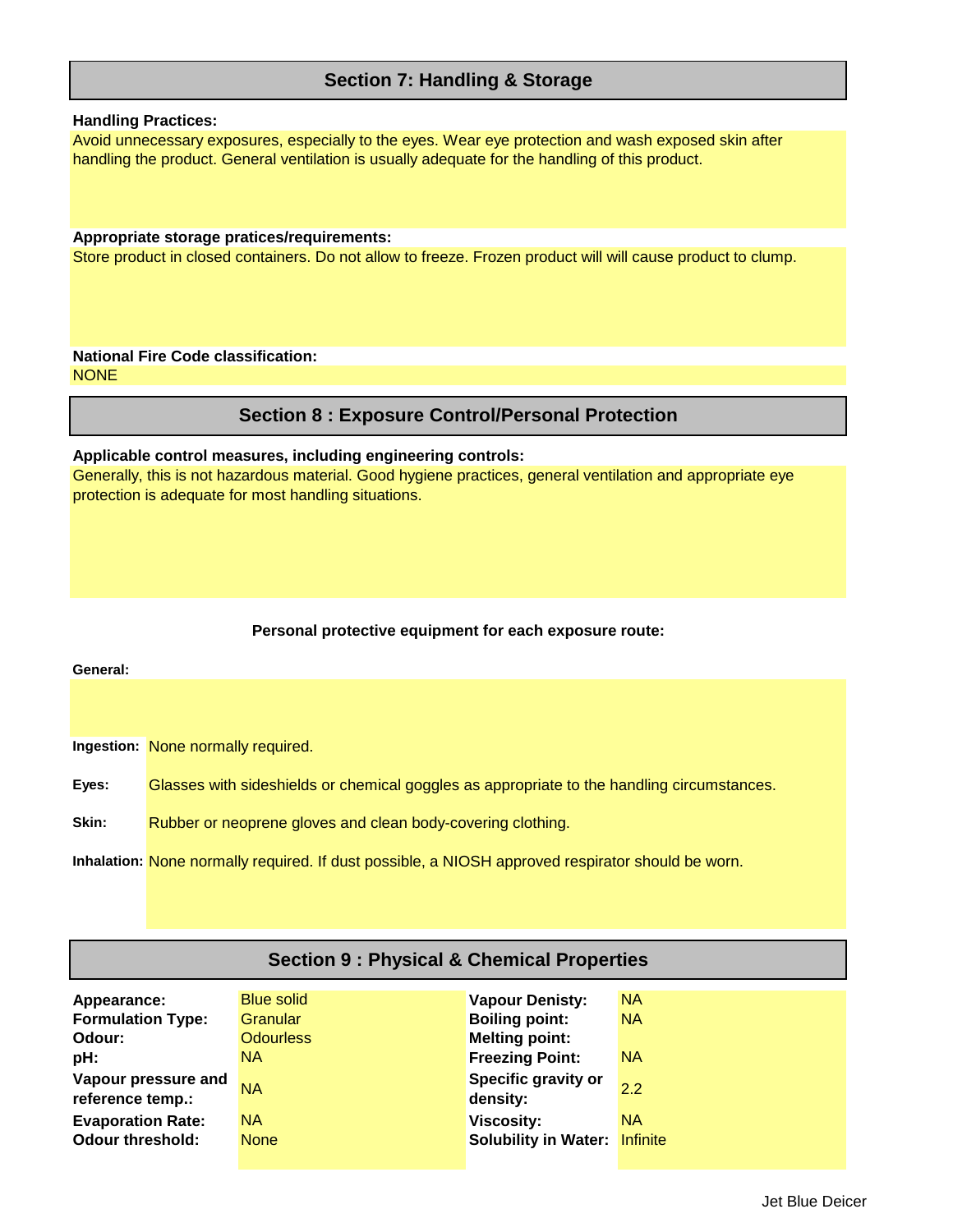## **Section 10 : Stability & Reactivity**

**Chemical stability:** STABLE **Hazardous polymerization: Hazardous decompostion products: Incompatibility with other materials: Conditions to avoid:**

Chloride compounds Will not occur Extreme heat Strong oxidizing agents, strong acids

# **Section 11 : Toxicological Information**

| <b>Acute toxicity/Irritation Sudies (Finished Product)</b>                                                                                      |                                                                                                                                                                           |  |  |
|-------------------------------------------------------------------------------------------------------------------------------------------------|---------------------------------------------------------------------------------------------------------------------------------------------------------------------------|--|--|
| Ingestion:                                                                                                                                      | Very large doses can cause vomiting, diarrhea, and abdominal pain. Hypertonic salt<br>solutions can produce violent inflammatory reactions in the gastrointestinal tract. |  |  |
|                                                                                                                                                 | Sodium Chloride<br>$LD_{50}$ (mouse) $4 \text{ gm/kg}$ $LD_{50}$ (rat)<br>3 gm/kg                                                                                         |  |  |
| Dermal:                                                                                                                                         | Absorption can occur with similar effects as with ingestion.                                                                                                              |  |  |
| Inhalation:                                                                                                                                     | May cause mild irritation of the respiratory tract.                                                                                                                       |  |  |
| <b>Eye Contact:</b>                                                                                                                             | May cause mild irritation.                                                                                                                                                |  |  |
| <b>Skin Contact:</b>                                                                                                                            | May cause mild irritation in damaged skin.                                                                                                                                |  |  |
| <b>Skin Sensitization:</b>                                                                                                                      | <b>None</b>                                                                                                                                                               |  |  |
| None of the ingredients of this product have been reported to<br><b>Reproductive/Development Effects:</b><br>cause birth defects.               |                                                                                                                                                                           |  |  |
| Carcinogenicity:                                                                                                                                | Not listed by IARC, NTP, OSHA, NIOSH or California                                                                                                                        |  |  |
| <b>Other Toxicity Information:</b>                                                                                                              |                                                                                                                                                                           |  |  |
| May irritate eyes and skin. Ingestion of large quantities could affect the cardiovascular<br><b>Target Organs:</b><br>system or damage kidneys. |                                                                                                                                                                           |  |  |
| <b>Section 12: Ecological Information</b>                                                                                                       |                                                                                                                                                                           |  |  |

#### **Summary of Effects:**

There is no specific information available. Release of the product into the environment in large quantities must be avoided. Product may damage vegetation and may be poisonous to fish and other aquatic life. Fire water runoff from fires involving this product should be contained and prevented from entering soil or water systems.

| <b>Eco-Acute Toxicity:</b>   |
|------------------------------|
| No specific information      |
| <b>Eco-Chronic Toxicity:</b> |
| No specific information      |